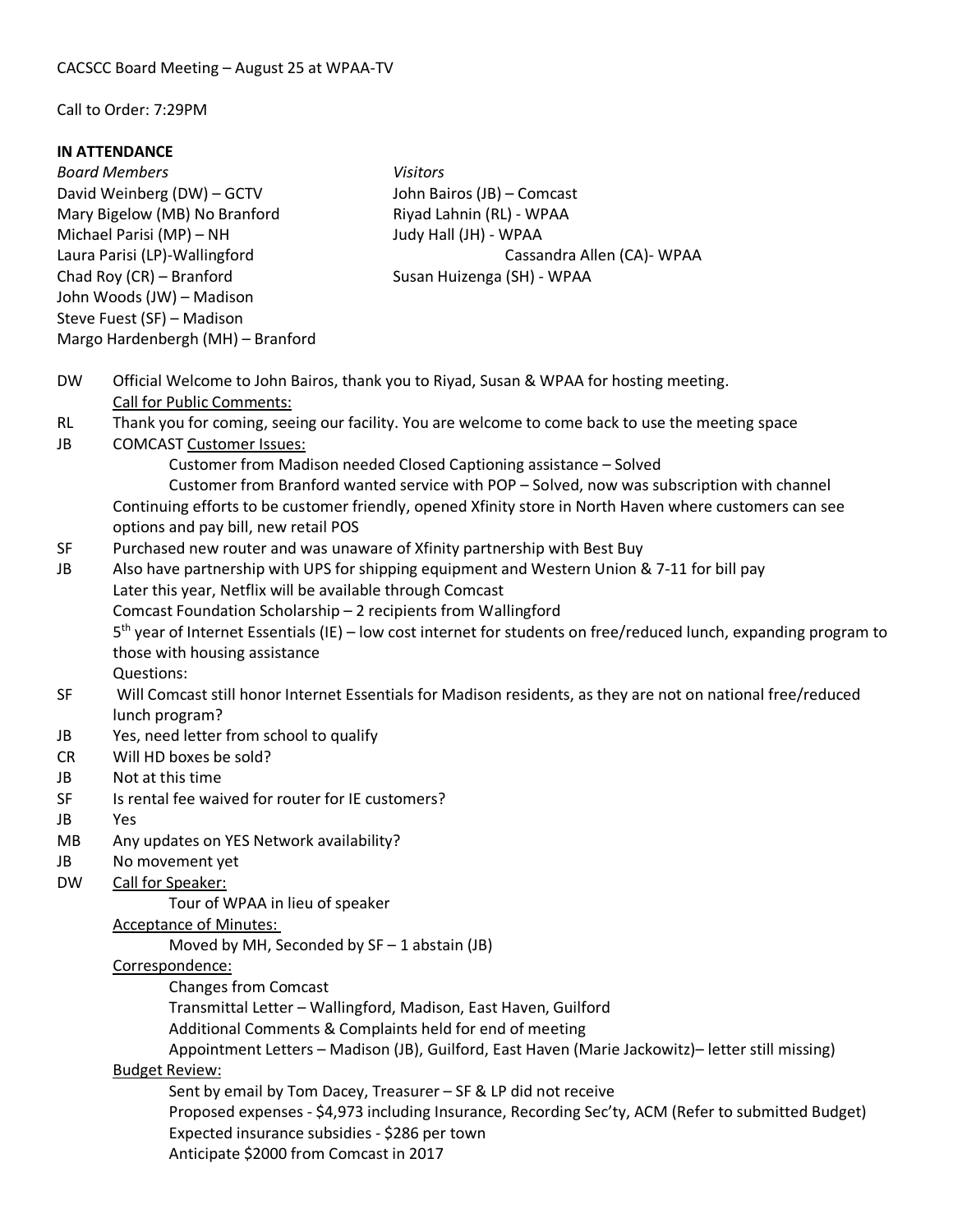# Proposed future deposits - \$3,716

Proposed ending balance - \$13,651.42

### Acceptance of Budget:

Moved by LP, Seconded by JW – Unanimous

# Finance Report:

Sent by email by Tom Dacey, Treasurer Total expenses - \$3,946.98 (Per SF comment: Clarified Subsidy was in lieu of Insurance payment) Checking Balance - \$3,730.49 CD Balance - \$12,912.71 Total Cash Reserve - \$16,643.20

# **Old Business:**

Insurance Payments. 2016 Done. Starting 2017 cycle

- MB Make sure they are paid by town
- SF Frontier Council Report:

Wolcott speaker to convince others to support senate bill so every government channel in state links to Comcast – 5 towns share 3 channels and can only use it at certain times due to other towns use, SKY TV will not pay, want Frontier Council to support it – as more customers are moving to different services, like Sling, which are reasonably priced but do not include local channels, and dropping cable – expecting 3-8 year exodus - should be legislation so that everyone has to pay a public access fee – tabled until October meeting

- DW Important to plan for the future, agree that exodus will happen eventually
- SF Have yet to see changes in Madison subscribers numbers. They seem to be holding
- DW See wisdom in having own facility like WPAA for when funding inevitably changes

# **New Business:**

- SH Two policy issues to comment on: Seven Town ACM Membership, Facility Reservations Suggested Council send notice to all 7 towns that they are no longer covered per Budget amount of ACM dues
- DW Conflicting information from ACM, thank you for observation
- SH Are we on the same page. Facility Operating Policy @2000 East Haven TV Docket Reporter tried to gain access to Candidates Night in studio for which League of Women Voters (Producers) had restricted access – Reporter submitted complaint to DPUC, Decision favored League of Women Voters – such that reserved space for a private purpose, audience members cannot walk in off the street unless show is publicized for audience participation
- DW Was this questions raised? Because of election cycle?
- SH No but it is timely. Advisor Dacey recently challenge WPAA's implementation of this policy stating it would not be the same elsewhere. I am just trying to determine if it would be the same elsewhere.
- DW Can you send Docket number? Decision to research if needed only.
- SH I would need to research. Does this sound familiar to others? Yes Agreement from JB, MH, SF.
- MH Our policy workaround is that reporters can view show on outside monitor, but cannot be inside studio
- SH That was possible as the Show was both LIVE on TV and streamed on Internet. So Consensus is policy applies to all Community TV facilities, correct. (nods)

### **Correspondence**

- DW Letter sent to John, customer from East Haven wants ala carte services, can you assemble a package?
- JB Has been resolved, thank you letter sent
- MB New email from tonight, Marie Jackowitz about East Haven Adult Ed Courtesy Internet Services
- JB Has been resolved
- LP (Off Topic for Council) Motor vehicle registration expired and was not notified, problems with new system and old system communicating – all residents should know that this could be an issue. Maybe community TV can tell story.
- SF Many issues with DMV due to system switch, same for tax bills owner's responsibility to fix
- LP Should get information out to community
- DW Potential story for news report